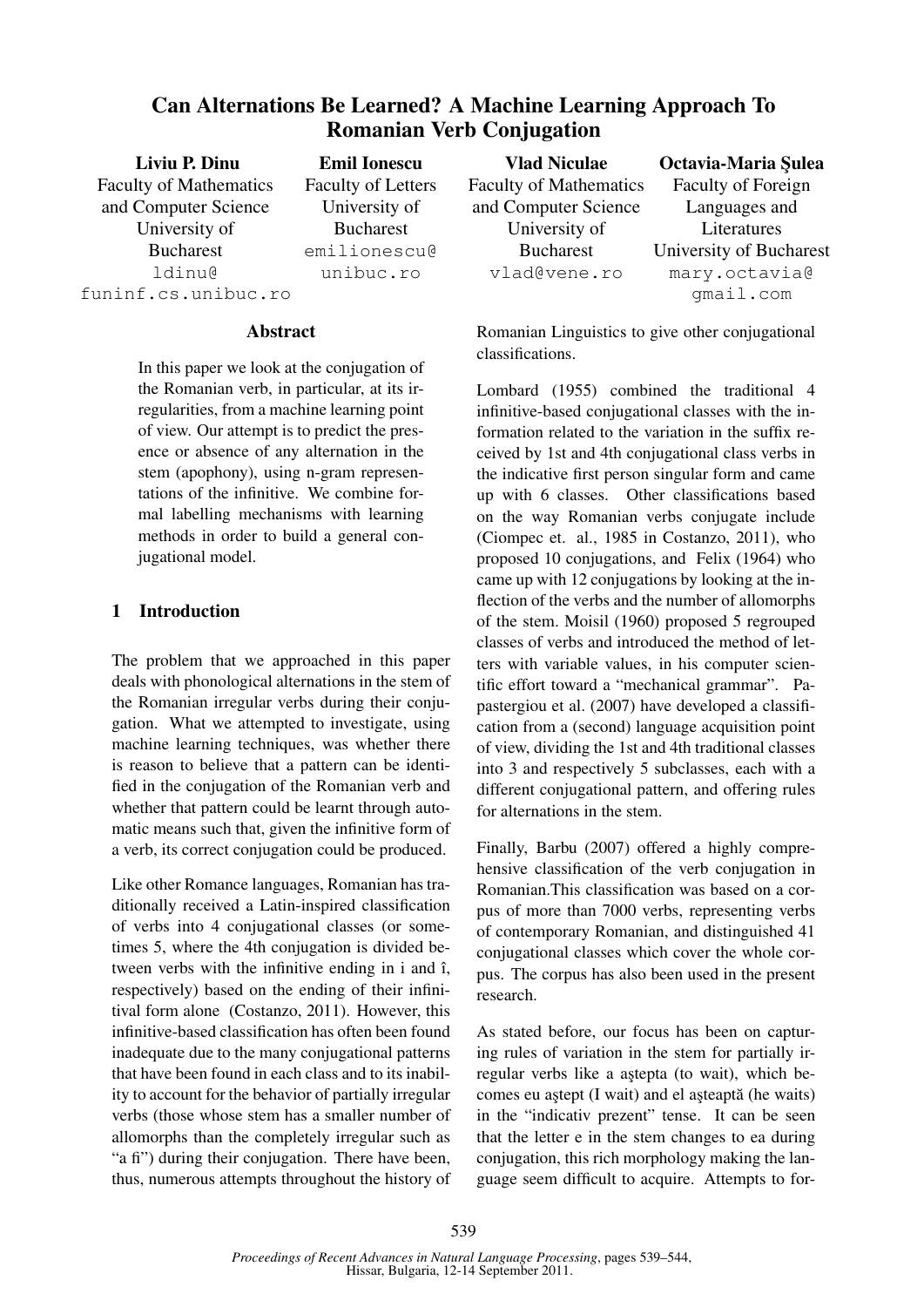malize rules from a computer scientific point of view date back to Moisil in 1960. Such (incomplete) rules can be formulated as context-sensitive grammars, since the alternations are determined by the (phonologic) context in which certain characters (phonemes) appear. This lead us to the idea of analyzing the Romanian verbs from a machine learning point of view: what can one find out by looking at n-gram representation of the infinitives?

In the following, we give a brief description of the context-sensitive grammar rules that we've developed based on a slight modification to Moisil's concept of letters with variable values, a discussion of the implementation of these rules as a parser, and the machine learning techniques applied to the infinitives of a particular class of verbs from a selected corpus.

### 2 Capturing Verb Alternations in Context-Sensitive Rules

For the moment we limited the discussion to verbs ending in -ta, for which Dinu and Ionescu (2011) gave two rules that, according to our findings, cover 80% of the alternations that appear.

The first rule is for the variable letter  $t_0$  and can be described as:

$$
t_0 = \begin{cases} [\mathfrak{k}] \text{in the context} \#_{-}[\mathfrak{i}] \# \\ [\mathfrak{t}] \text{in the context} \#_{-}[\mathbf{e}] \vee [\mathfrak{a}] \vee [\mathfrak{i}] \vee [\mathfrak{f}] \vee [\Phi] \# \end{cases}
$$

The second rule is for the variable letter  $u_0$  and amounts to:

$$
u_0 = \begin{cases} [\text{oa}] \text{in the context} \#_{-}[\check{a}] \lor [\text{e}] \# \\ [\text{o}] \text{in the context} \#_{-}[\text{i}] \lor [\Phi] \# \\ [\text{u}] \text{in the context} \#_{-} \text{stressed vowel}] \# \end{cases}
$$

For example, the verb "a purta" (to wear) has the lemma  $pu_0rt_0$ . The third person singular "el poartă" (he wears) is matched by the first context for  $u_0$  and the second context for  $t_0$ . The second person singular "tu porți" (you wear) is matched by the second context for  $u_0$  and by the first context for  $t_0$ .

These rules can be formulated as a context sensitive grammar  $G = (V_N, V_T, \Sigma, P)$  in the following way:

$$
\sum \rightarrow \$\alpha T_0 \#\$ \alpha U_0 \beta T_0 \#\
$$
\n
$$
\sum \rightarrow \$\alpha T_0 \text{i} \#\$ \alpha U_0 \beta T_0 \text{i} \#\
$$
\n
$$
\sum \rightarrow \$\alpha T_0 \text{a} \#\$ \alpha U_0 \beta T_0 \text{a} \#\
$$
\n
$$
\sum \rightarrow \$\alpha T_0 \text{a} \text{m} \#\$ \alpha U_0 \beta T_0 \text{a} \text{m} \#\
$$
\n
$$
\sum \rightarrow \$\alpha T_0 \text{a} \text{m} \#\$ \alpha U_0 \beta T_0 \text{a} \text{m} \#\
$$
\n
$$
T_0 \text{m} \leftrightarrow \# \text{t}
$$
\n
$$
T_0 \text{m} \leftrightarrow \# \text{t}
$$
\n
$$
T_0 \text{m} \leftrightarrow \# \text{t} \text{m}
$$
\n
$$
T_0 \text{a} \text{t} \leftrightarrow \# \text{t} \text{a} \#\$ \text{t} \text{a} \#\
$$
\n
$$
T_0 \text{a} \text{t} \leftrightarrow \# \text{t} \text{a} \#\$ \text{t} \text{a} \#\$ \text{t} \text{a} \#\$ \text{t} \text{a} \#\$ \text{t} \text{a} \#\$ \text{t} \text{a} \#\$ \text{t} \text{a} \#\$ \text{t} \text{a} \#\$ \text{t} \text{a} \#\$ \text{t} \text{a} \#\$ \text{t} \text{a} \#\$ \text{t} \text{a} \#\$ \text{t} \text{a} \#\$ \text{t} \text{a} \#\$ \text{t} \text{a} \#\$ \text{t} \text{a} \#\$ \text{t} \text{a} \#\$ \text{t} \text{a} \#\$ \text{t} \text{a} \#\$ \text{t} \text{a} \#\$ \text{t} \text{a} \#\$ \text{t} \text{a} \#\$ \text{t} \text{a} \#\$ \text{t} \text{a} \#\$ \text{t} \text{a} \#\$ \text{t} \text{a} \#\$ \text{t} \text{a} \#\$ \text{t} \text{a} \#\$ \text{t} \text{a} \#\$ \text
$$

 $V_N$  is the set of non-terminals,  $V_T$  is the set of terminals (the alphabet),  $\Sigma$  is the starting nonterminal and  $P$  is the set of production rules. For the Romanian language,  $V_T = \{a, \tilde{a}, \hat{a}, b, ...\}$ .  $\alpha$ and  $\beta$  are arbitrary strings from  $V_T^*$ . Note that this is the reunion of the two grammars  $G_1$  and  $G_2$  given in (Dinu and Ionescu, 2011).

The power of this grammar does not lie in its language: some of its derivations are general enough to accept any string over the alphabet ending in the letter t, for example. However, derivations in this grammar represent a generative process that can build present indicative forms of verbs.

The way verbal forms are parsed by this grammar with regard to the arbitrary  $\alpha$  and  $\beta$  is very important. Take the verb "a certa" (to scold or to quarrel). At the second person singular form, in the present indicative tense, it becomes "tu certi" (you scold) which is accurately modeled by the  $T_0$  alternation. However its third person singular form "el ceartă" (he scolds) exhibits an alternation in the stem vowel "e" that is not captured by these rules. The form "ceartă" is however generated by the grammar, as:

$$
\Sigma \to \$cearT_0 \check{a} \# \to \$cear\#t \check{a} \to
$$

$$
\to \$\#ceart \check{a} \to ceart \check{a}.
$$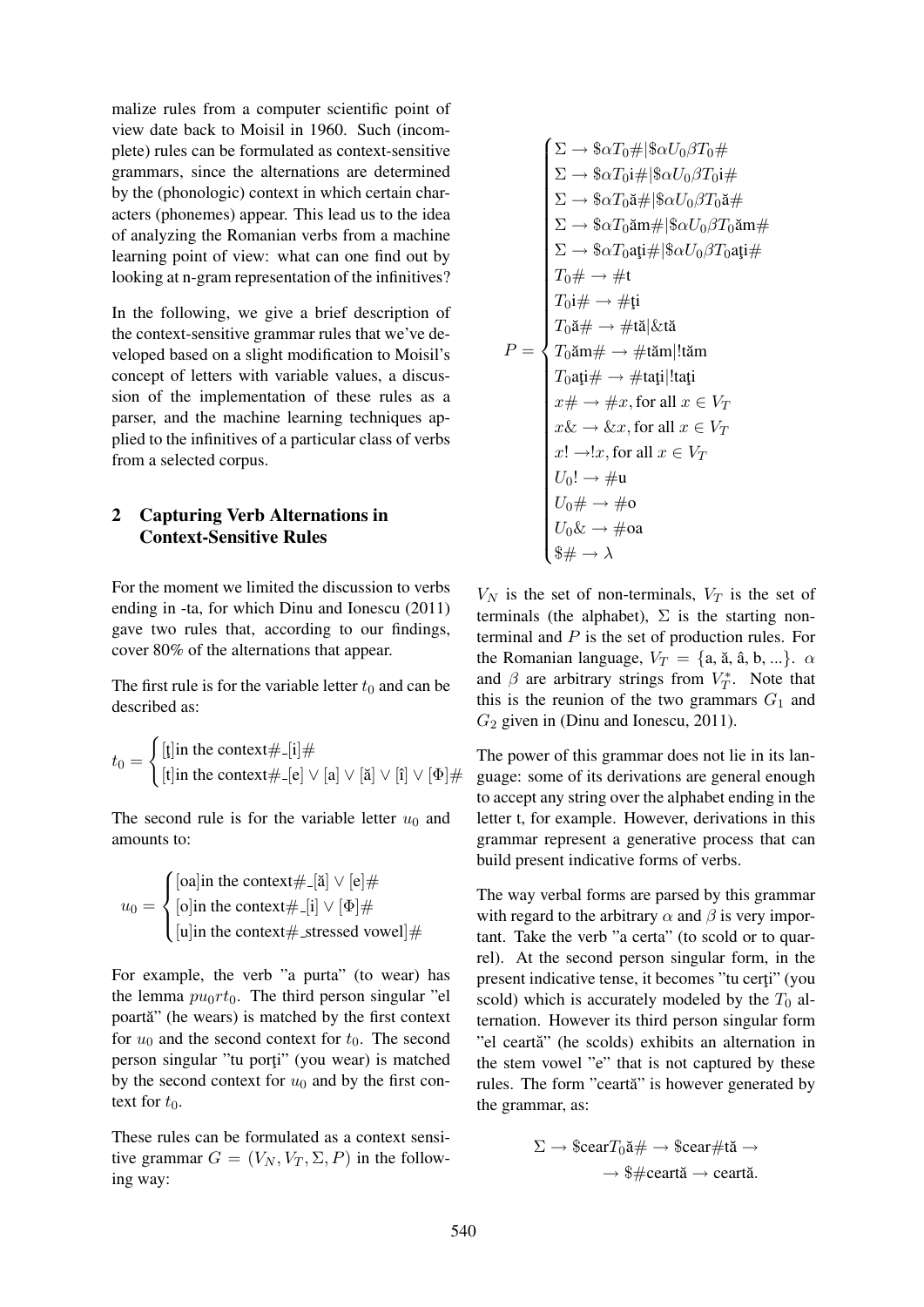Therefore, we cannot say that the grammar models this alternation. How can we tell? Note that if we would assume that these derivations completely explain the alternations, it would mean that the verb has two allomorphs for the stem, "cert" and "ceart", yet we have no alternating "e" vowel rule to account for that variation. This leads to the natural restriction that for a verb to be considered fully modeled by the grammar we previously described,  $\alpha$  and  $\beta$  need to remain the same during the derivation of all its forms. This is equivalent to saying that the variable letters should be the only alternations in the stem of a partially irregular verb.

Such grammars are hard to control methods that cannot directly solve the problem of conjugating a verb starting from its infinitive form. We used a simplification of this system to assign labels to verbs depending on how they are conjugated and what alternations they present.

# 3 Labeling Method

The correct derivations in the grammar presented in the previous section can be formulated as regular expressions. Furthermore, we can associate a particular regular expression for each one of the six possible forms of a verb in this tense. For example, the regular expressions for the conjugation pattern of the word "a cânta" (to sing) at the first person singular is  $^{\circ}$ (.+)t\$, while for the second person singular it is  $^{\circ}$ (.+)ti\$, therefore catching the t-t alternation. Note that the dot accepts any letter in the Romanian alphabet. The restriction is that, for each of the six forms, the value of the capturing groups (the characters captured by the bracketed part of the expressions) remains constant. These groups correspond to all parts of the stem that remain unchanged and ensure that, given the infinitive and the regular expressions, one can produce a correct conjugation. When the stem has no alternation, the expression will contain only one such capturing group that represents the whole stem.

We will use the term "rule" to refer to a set of six regular expressions describing the conjugation of a verb. We started incrementally adding rules to cover more of the verbs in the dataset, and arrived at a total of 14 rules. We dropped the rules that only covered one or two verbs, and eliminated these verbs from the dataset. We ended up with seven rules covering 616 of the 628 verbs ending in -ta (98.1%).

An example of one such rule, covering the verb "a tresălta", is:

| Person       | Regexp                                      | Example    |
|--------------|---------------------------------------------|------------|
| 1st singular | $^(+)a(+)t\$                                | tresalt    |
| 2nd singular | $\hat{(-)}$ .+ $)a(.+)$ ti\$                | tresalți   |
| 3rd singular | $\hat{}$ (.+)a(.+)tă\$                      | tresaltă   |
| 1st plural   | $^{\hat{ }}(.+)$ ă $(.+)$ tăm $\$$          | tresăltăm  |
| 2nd plural   | $^{\wedge}$ (.+) $\check{a}$ (.+)tați $\$\$ | tresăltați |
| 3rd plural   | $^{\hat{ }}(\vec{a}+\vec{a})$ tă\$          | tresaltă   |

It can be observed that the forms of the verb are consistently accepted by the regular expressions of the rule, with the two groups in brackets always having the values "tres" and "l". This rule is the 5th in our line of 7 rules. Below are listed all 7 of them:

- the 1st rule accepts verbs like "a ajuta" (to help), which has an alternation in the stem of the sort t $\rightarrow$ t due to palatalization (determined by the 2nd person singular suffix "i")
- the 2nd rule accepts verbs like "a exista" (to exist), which has an alternation in the stem of the type  $s \rightarrow s$ , due to palatalization as well
- the 3rd rule accepts verbs like "a destepta" (to awake/arouse), whose stem has an alternation of the type a→ea
- the 4th rule accepts verbs like "a deserta" (to empty), with a stem alternation of the type e→a
- the 5th rule accepts verbs like "a tresălta" (to start, to take fright), with a stem alternation of the kind  $\breve{a} \rightarrow a$
- the 6th rule accepts verbs like "a desfăta" (to delight), with a stem alternation of the type ă→a in the 3rd person, and ă→e in the 2nd person singular
- the 7th rule accepts verbs like "a decapita" (to decapitate), which conjugates with "ez" suffixes (-ez, -ezi, -ează, -ăm, -ați, -ează)

These rules were run against the dataset of conjugated Romanian verbs (only those ending in -ta), and a label was assigned to each of the distinct infinitives found, such that the end result consists of a dataset of 616 infinitives, each labeled from 0 to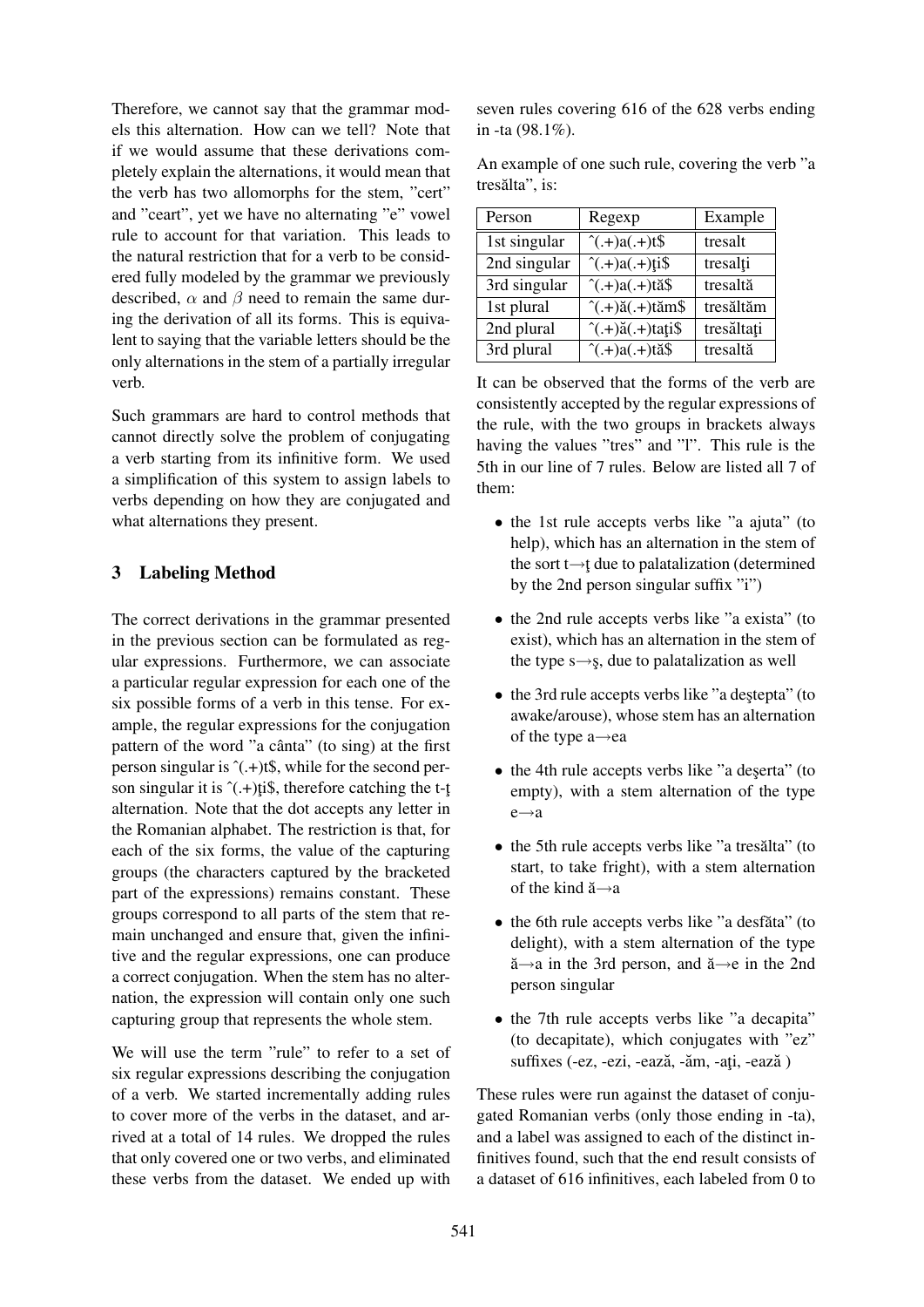6 depending on how the verb is inflected during conjugation.

# 4 Posing the Learning Problem

### 4.1 Objectives

The problem that we are aiming to solve is to determine how to conjugate a verb, given its infinitive form. The traditional infinitive-based classification taught in school does not take one all the way. Many variations exist within these 4 classes.

The rules from the previous section allow us to separate the verbs ending in -ta into more specific classes, knowing their inflected forms. By assigning the correct label to an infinitive of a verb not inlcuded in our dataset, one obtains all required information in order to produce a correct conjugation. We will now tackle the problem of fitting a model that is able to predict this labelling.

The context sensitive nature of the alternations leads to the idea of n-gram representations. A text feature extractor can be tuned to convert a list of verbs into a data matrix. The features of this data matrix are the substrings of length up to n that occur in the data, and the values can be taken either as occurence counts or simply as binary indicators of occurence. While occurence counts are useful in, for example, information retrieval, we have found that for such character-level applications, frequencies are less relevant than occurence, and it is not useful to give larger weight to n-grams that appear more often.

### 4.2 Approach

In order to get from a list of strings to a data format suitable for machine learning algorithms, we put together a feature extractor that returns a sparse matrix.

The feature extractor takes two parameters: the maximum n-gram size and whether to binarize the features. It is based on a character n-gram analyzer that takes a Unicode string as input and outputs a list of n-grams that constitute it. For the input "cânta", and for  $n = 3$  it would produce the list "c", "â", "n", "t", "a", "câ", "ân", "nt", "ta", "cân", "ânt", "nta". The second component of the feature extractor is the vectorizer. This takes a list of unicode strings as input, runs the analyzer

on all of them, then establishes the "vocabulary" of features as the set of distinct n-grams outputted by the analyzer. Afterwards, the vectorizer transforms every string in the dataset into a vector of the same size as the vocabulary. If we want to count features, the i-th element of the vector vector will contain the number of times the  $i$ -th n-gram appears in the word. If we want binary features, the vector will contain ones and zeros, indicating whether the n-gram appears or not in the word.

The average word length in the set of infinitives ending in -ta is 7.48. The larger we choose  $n$ , the more features the model will have, and therefore the more complex it will be. Considering both of these aspects, we decided on using the value  $n = 3$ .

The model is built as a pipeline. The list of verbs first passes through the feature extractor and is then fed into the classifier. For classification we evaluated Naive Bayes and linear support vector machines. When using counted features, we used multinomial Naive Bayes, while in the case of binarized features we used Bernoulli Naive Bayes. The support vector classifier uses the one-versusall approach. Due to the limited size of the dataset, all scores are estimated using leave-one-out crossvalidation.

The value of the regularization parameter C for the SVM is decided by a grid search. This consists in defining grid points for fixed parameter values, then fitting and evaluating a model for each grid point using cross-validation.

The system was put together using the scikits.learn machine learning library for the Python programming language (scikits.learn). It provides text feature extraction tools as described above, a linear support vector machine implementation based on the efficient liblinear library, and an automatic grid search framework for tuning the parameters.

# 4.3 Results

We first looked at how the Naive Bayes score varies as a function of  $n$ , the maximum n-gram length. The results can be seen in figure 1. Considering the fact that the number of features grows exponentially with *n*, the value of  $n = 3$  seems to offer an acceptable model compexity trade-off versus classification score.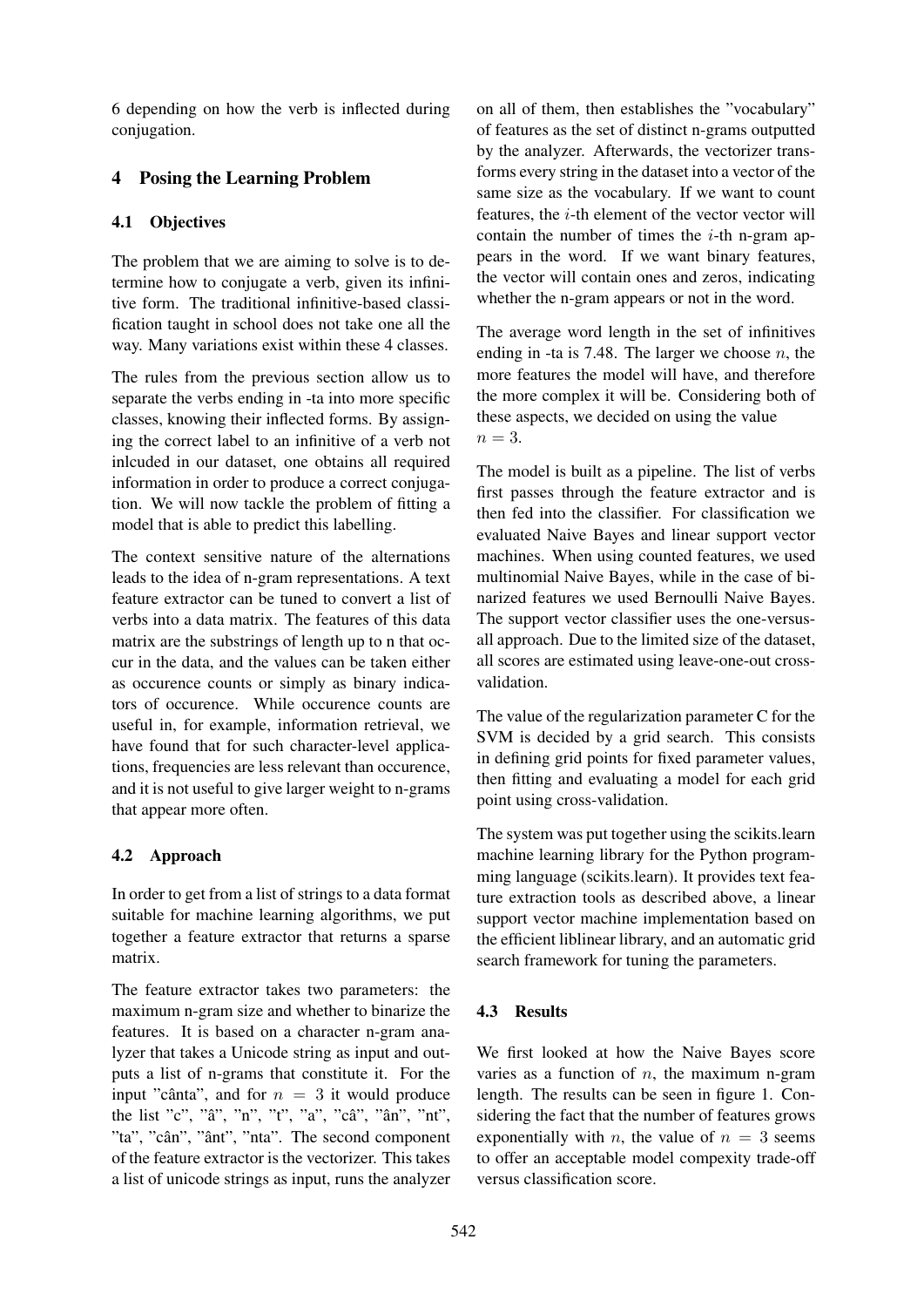

Figure 1: Evolution of Naive Bayes scores as we vary n.

The grid search for optimizing the support vector machine's C, detailed in figure 2 parameter shows that binary features perform better, and the value of C that maximizes the success rate within the grid is found at  $10^{-1}$ , with an accurate classification rate of 82.47%. Precision, recall and  $F_1$ scores for this optimal classifier are presented in table 1. It can be seen that even the poorly represented classes are accounted for. The last class (with label 6), which contains verbs that conjugate without alternations, is the most clearly separated.

| class          | precision | recall | $F_1$ | support        |
|----------------|-----------|--------|-------|----------------|
| 0              | 0.65      | 0.38   | 0.48  | 106            |
| 1              | 0.38      | 0.23   | 0.29  | 13             |
| $\overline{2}$ | 1.00      | 0.60   | 0.75  | 5              |
| 3              | 1.00      | 0.25   | 0.40  | $\overline{4}$ |
| 4              | 1.00      | 0.80   | 0.89  | $\overline{5}$ |
| 5              | 1.00      | 0.25   | 0.40  | 4              |
| 6              | 0.85      | 0.95   | 0.90  | 479            |
| avg/total      | 0.81      | 0.82   | 0.80  | 616            |

Table 1: Scores estimated by cross validation for the support vector classifier.

The results show that indeed, n-gram based features for classification can give good results for such morphological tasks that are difficult to solve using simple decision rules.

#### 5 Conclusions and Future Works

Our results show that the labelling system based on the verb conjugation model we developed for verbs ending in -ta can be learned with reasonable



Figure 2: Determining the optimal value for the model parameters

accuracy. We are currently working on a more extensive system for labelling the infinitives, based on a near exhaustive conjugational model for the Romanian verb.

Our future work will revolve around a more exhaustive classification of the verbs such that, for each class, there is a simple and deterministic way to produce the correct present tense forms, given the infinitive. Following recent works in Romanian linguistics and the study of Romanian as a foreign language such as (Papastergiou et al., 2007), wherein a newer, more comprehensive and in-depth infinitive-based classification of the Romanian verb is given, we aim to extend these results to all verbs, not just the ones ending in -ta, and obtain a usable present tense indicative conjugator for the Romanian language.

#### 6 Acknowledgements

We would like to thank the anonymous reviewers for their insight and constructive criticism which have helped us greatly in polishing this article. We would also like to thank Ana-Maria Barbu for the very useful corpus without which this article wouldn't have existed.

#### References

Ana-Maria Barbu. *Conjugarea verbelor românes¸ti. Dict¸ionar: 7500 de verbe romanes¸ti gru- ˆ pate pe clase de conjugare*. Bucharest: Coresi, 2007. 4th edition, revised. (In Romanian.) (263 pp.).